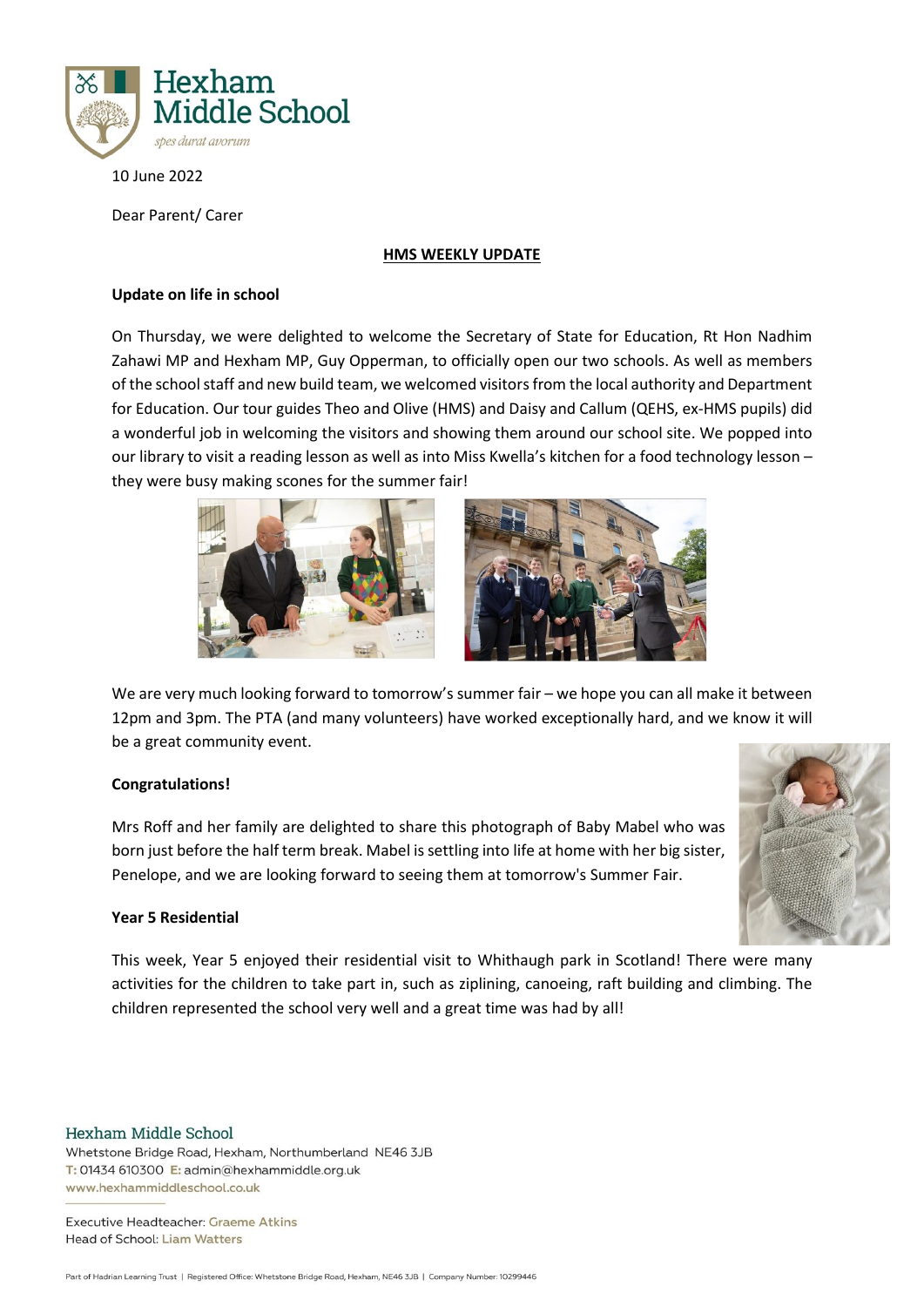



## **Global Wind Day Poster Competition – Calling all budding artists!**

Ahead of Global Wind Day 2022 TNEI is launching an exciting competition aiming to inspire the next generation to discover wind energy, its power and the possibilities it holds to reshape our energy systems.

TNEI **challenges young people to find their inner creative-selves** and **draw, paint, build a wind farm or wind turbine.** This could be a picture/painting or a model/sculpture and it can be abstract, realistic, bonkers, large, small – there are no limits to the creativity you can show off!

There are 2 age categories for entries and 2 prizes up for grabs:

- Under 11s winner will receive a LEGO Lunar [research](https://www.lego.com/en-gb/product/lunar-research-base-60350) base
- Under 16s winner will receive a **LEGO [Hogwarts](https://www.lego.com/en-gb/product/hogwarts-express-75955) Express**

The winners will not only have the winning title of **TNEI Young Wind Champion 2022** but receive a fantastic Lego prize which will be posted to them!

All entries will also receive a TNEI jigsaw in the post as a thank you for taking part.

Please send photos of your creations to [info@tneigroup.com](mailto:info@tneigroup.com?subject=Global%20Wind%20Day%202022%20competition) including the creator's **name, age and address** if they would like to receive a jigsaw puzzle.

The **deadline** for entries is midday on **Tuesday 14 June**. Entries will be independently judged and they will feature the shortlist of entries on their LinkedIn page and announce the winners on Global Wind **Day, 15 June 2022**. Good luck to all entrants!

Hexham Middle School

Whetstone Bridge Road, Hexham, Northumberland NE46 3JB T: 01434 610300 E: admin@hexhammiddle.org.uk www.hexhammiddleschool.co.uk

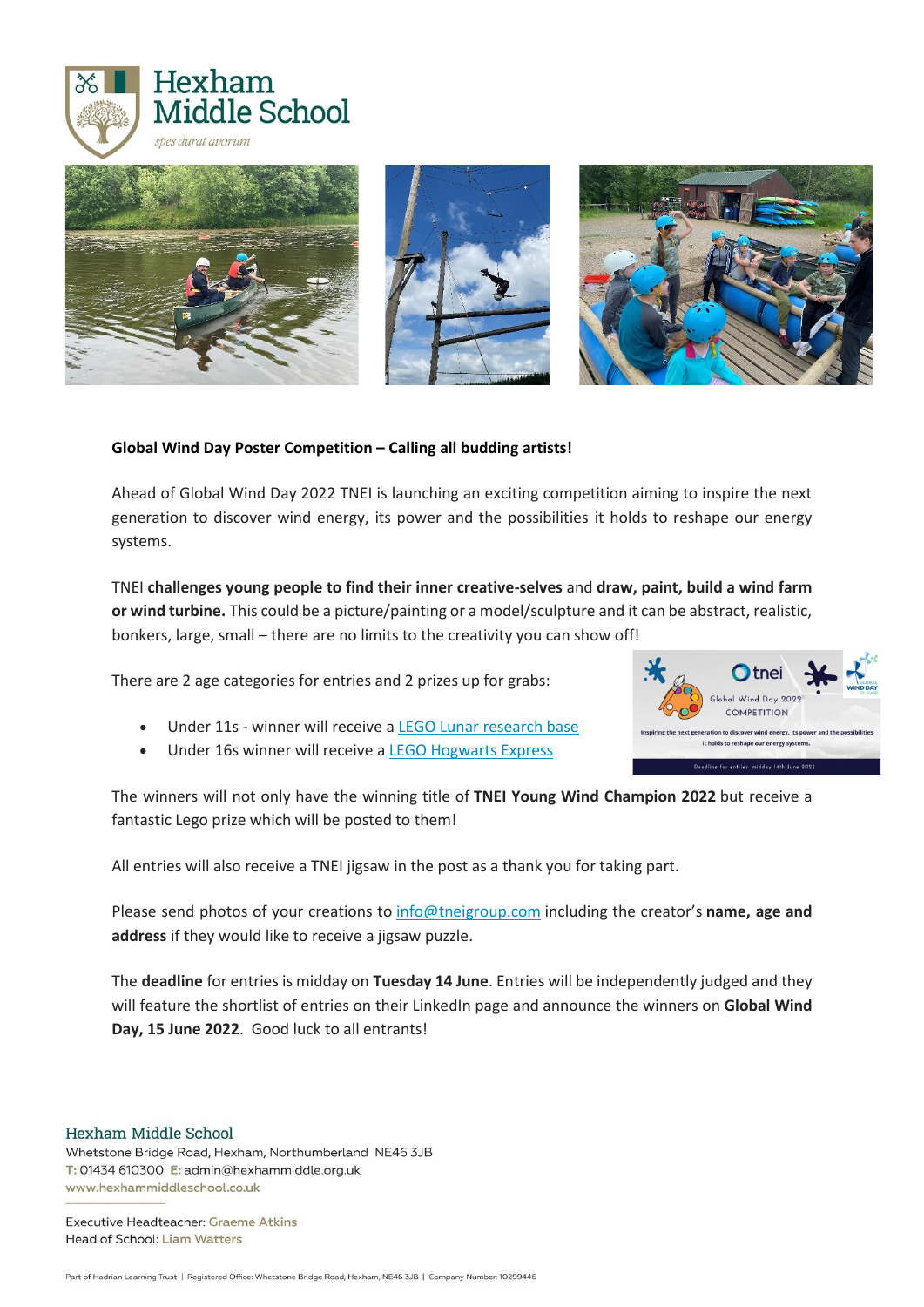

### **House Point Totals**

Below are this week's House Point totals as well as the **'Top 4' pupils in each year group this week**. P points are awarded for character value such as **resilience, respect, engagement and responsibility**. Well done to each and every one of them.

| <b>House Totals</b> |        | Top 4 'P Points' in each year |              |        |             |                |             |        |            |
|---------------------|--------|-------------------------------|--------------|--------|-------------|----------------|-------------|--------|------------|
|                     |        | Year 5                        |              | Year 6 |             | Year 7         |             | Year 8 |            |
| Aln                 | 50,189 | 1                             | Sarah N      | 1      | Madelyn C   | 1              | Brooke C    |        | Oscar F    |
| <b>Coquet</b>       | 54,053 | 2                             | Genevieve TS | 2      | Thomas W    | $\overline{2}$ | John M      | ∍      | Alani-Jo H |
| <b>Tweed</b>        | 50,370 | 3                             | Tom N        | 3      | Christian T | 3              | Nathaniel O | 3      | Ruby C     |
| <b>Wansbeck</b>     | 53,809 | 4                             | Bess D       | 4      | Annabelle O | 4              | Abbi M      | 4      | Caleb R S  |

#### **Grow Hexham**

Grow Hexham is the new garden sharing scheme from Hexham Town Council. The aim is to give everyone in Hexham access to space to grow their own food, whilst also reducing Hexham's carbon footprint by growing more food locally. We're matching up people who want to garden (but don't have the space!) with unused gardens, making it a win-win for everyone involved. Veggies and fruit that are grown are shared between the gardener and the garden owner, with any surplus being donated to Hexham Community Grocery. Grow Hexham is also setting up a tool share & repair scheme, as well as organising seed and plant swapping events. Get in touch if you would like a space to grow, or if you have space in your garden that you'd like to offer. We would also love to hear from you if you have any tools you'd like to donate (no matter what state they're in!) or if you have the skills to repair and maintain garden tools. Contact us at [growhexham@hexhamtowncouncil.gov.uk](mailto:growhexham@hexhamtowncouncil.gov.uk) or visit <https://www.facebook.com/GrowHexham>

#### **Skills Builder Homezone - Support your child to develop essential skills**

We would like to highlight a great resource that parents and carers can use to help their children develop the eight essential skills which we refer to in school as part of our strategy for pupils' personal development. This [weblink](https://www.skillsbuilder.org/homelearning/skills-challenges) gives you access to new skills challenge every week on Mondays. Do feel free to review some of the historical challenges too.

Hexham Middle School

Whetstone Bridge Road, Hexham, Northumberland NE46 3JB T: 01434 610300 E: admin@hexhammiddle.org.uk www.hexhammiddleschool.co.uk